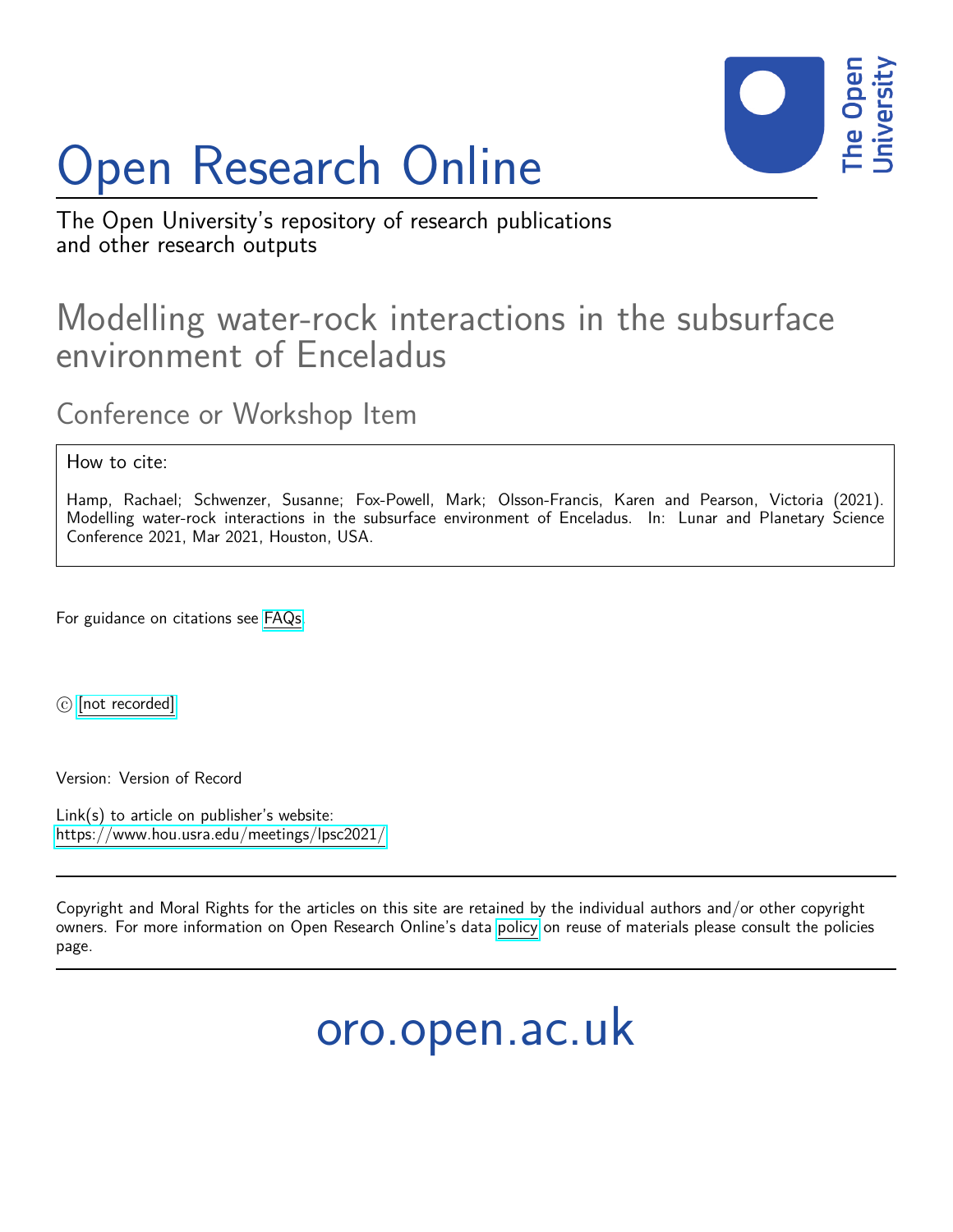**Modelling water-rock interactions in the subsurface environment of Enceladus.** R. E. Hamp, S. P. Schwenzer, M. Fox-Powell, K. Olsson-Francis and V. K. Pearson, AstrobiologyOU, School of Physical Science, The Open University, Milton Keynes, MK7 6AA, UK (rachael.hamp@open.ac.uk)

**Introduction:** The subsurface of Enceladus is a potentially habitable environment, with a global subsurface ocean [1] and ongoing hydrothermal activity [2]. Geochemical reactions on Enceladus occur at the rockwater interface and reaction products are transported in the water column to the ice-ocean interface [2]. They are then ejected into space, *via* the plumes in the South Polar Region, and have been detected by instruments onboard the Cassini spacecraft. The analysis of these plumes and the ice grains in the E-ring have provided information on the internal chemical and physical conditions on Enceladus. Further understanding of the internal environment on Enceladus is crucial for assessing the moon's potential habitability.

Here, we present thermochemical modelling of the subsurface environment, from different starting conditions, to calculate a theoretical modern day ocean composition, and to assess the changes in ocean chemistry from water-rock interface to detection by Cassini.

**Methods:** From the data collected by Cassini [3,4], and estimates of the starting conditions of the subsurface ocean on Enceladus, we have modelled the interaction between the silicates and fluid at the ocean floor.

We have assumed the silicate composition is that of a CI carbonaceous chondrite [5], based on the analysis of the ice grains within the E-ring and the plumes, which suggests the presence of Mg-rich and Al-poor minerals [6] as well as organic species [7]. We then used thermochemical modelling (CHIM-XPT) [8] to predict the chemical composition of a sub-surface ocean in equilibrium with the silicates. We investigated two starting fluids of differing compositions over range of physical conditions:

*Dilute NaCl Solution.* This fluid composition was included to investigate the possibility that the ice shell of Enceladus was initially formed of pure water, and therefore represents the primary sub-surface ocean [9]. CHIM requires ions for charge balance; we used NaCl as the charge balance since both ions have been detected in the plumes of Enceladus and the E-ring of Saturn, and are assumed to be present in the modern day subsurface ocean. However, the concentration of NaCl added was much less than that detected by Cassini, so it was anticipated to have minimal influence on the final output chemistry. The models run with this fluid also act as a baseline to compare to the results of the second fluid composition, and provide an insight into what chemical species, if any, originated from the accreted primordial ices rather than the interaction of the water with the silicate interior.

*Cometary Ice Fluid.* This fluid composition assumes that the water originated from a cometary source [10] and was based upon data collected from 67P [11]. The dominant species within the starting fluid are H<sub>2</sub>O, NaCl, NH<sub>4</sub><sup>+</sup>, HCO<sub>3</sub><sup>-</sup>, HS<sup>-</sup> and SO<sub>4</sub><sup>2</sup><sup>-</sup>.

*Physical Conditions.* The models were run at 50, 90 and 120 ℃, and pressures of 50 and 80 bar. These values are representative of the ocean floor conditions of Enceladus. It has been determined that a minimum temperature of 90 °C is required to form the  $SiO<sub>2</sub>$  particles that have been measured in the stream believed to originate from Enceladus [2], therefore we ran the model at 90 ℃, and compared this to both a higher temperature scenario and lower temperature models (50 ℃). The pressure hypothesized for the water-rock interface is 80 bar, based upon the combined depth of the subsurface ocean and ice crust, along with gravitational data measurements [2]. Further modelling was carried out at both higher temperatures (up to 250 ℃) and higher pressures (up to 150 bar), to explore reactions that may occur deeper within the porous silicate interior.

*Cooling and Freezing model.* Using the outputs from the water-rock thermochemical models, we used CHIM-XPT to cool the subsurface ocean fluid from the temperatures in regions of hydrothermal activity (90, 120, 250 °C) down to 25 °C. This was to understand any changes in the chemistry of the fluid as it ascends from the ocean floor to the ice-ocean interface. Finally, we used FREZCHEM [12] to freeze the cooled modern day subsurface ocean fluid, thus simulating its delivery to the surface environment.

**Results/Discussion:** *Subsurface ocean fluid.* All of the water-rock interaction models produce fluid chemistries that are in agreement with data from Cassini, where the dominant chemical species observed were Na<sup>+</sup>, Cl<sup>-</sup>, K<sup>+</sup>, CO<sub>3</sub><sup>2-</sup>/HCO<sub>3</sub><sup>-</sup> [6]. This suggests that CI chondrites are a good analogue for Enceladus' silicate composition. The variations between the models lie in the relative concentration of these species, with the chemical species in the fluid being more concentrated in the cometary starting composition. The cometary fluid models at 90 and 120 ℃ and 80 bar produce fluid compositions that are most comparable to the concentration of the chemical species detected by Cassini [13]. All models produce aqueous  $SiO<sub>2</sub>$ , which agrees with the detection of solid  $SiO<sub>2</sub>$  in the stream particles.